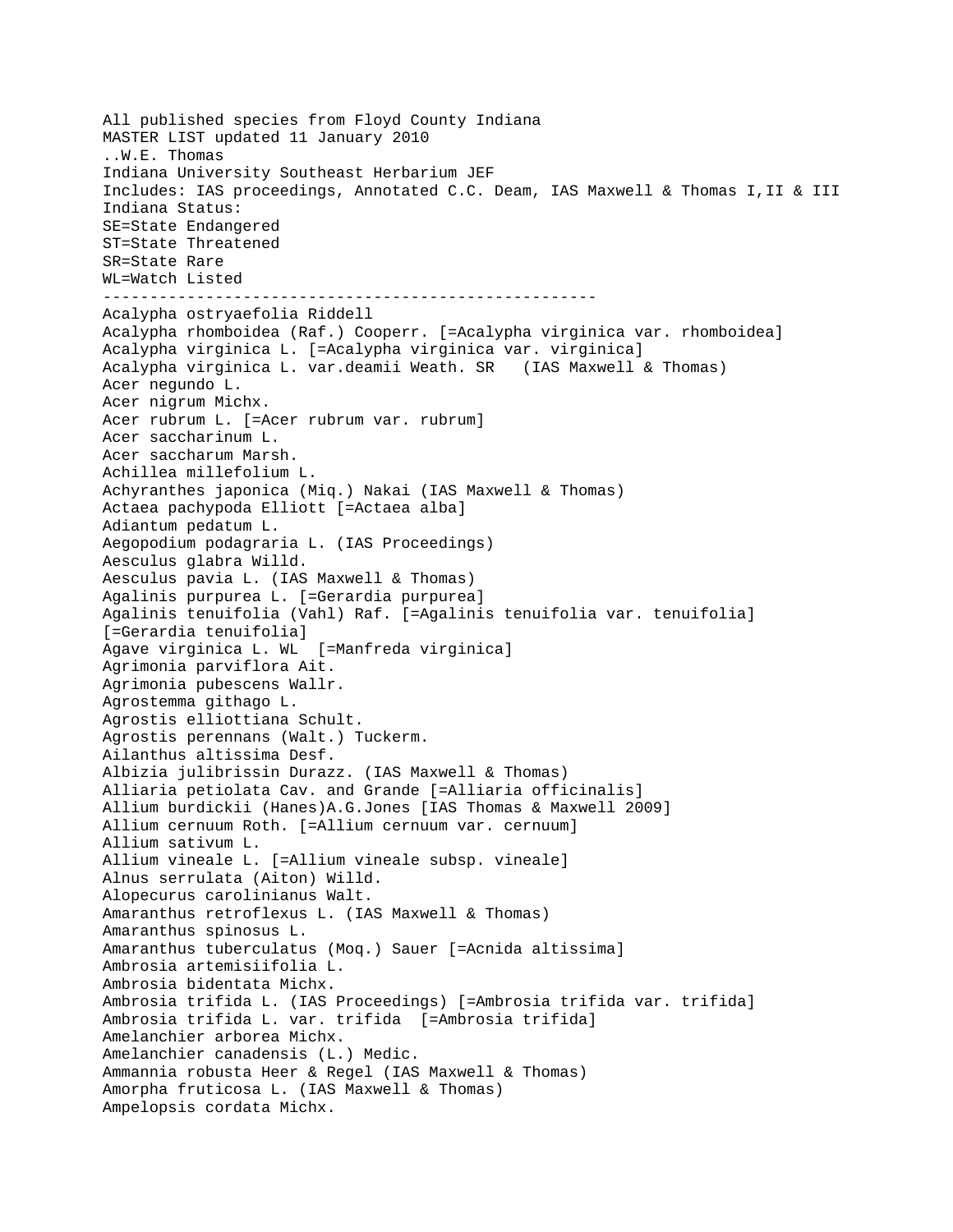```
Amphicarpa bracteata (L.) Fern.
Anagallis arvensis L.
Anagallis minima (L.) Krause [=Centunculus minimus]
Andropogon scoparius Michx.
Anemone virginiana L.
Anemonella thalictroides Richards [=Thalictrum thalictroides]
Angelica venenosa (Greenway) Fern. [=Angelica villosa]
Antennaria plantaginifolia (L.) Richards. [=Antennaria plantaginifolia var. 
plantaginifolia]
Antennaria solitaria Rydb.
Apios americana Medik.
Aplectrum hyemale (Muhl. ex Willd.) Torr.
Apocynum cannabinum L.
Aquilegia canadensis L. (IAS Maxwell & Thomas)
Arabidopsis thaliana (L.)Heynh. [=Sisymbrium thalianum]
Arabis canadensis L.
Arabis glabra (L.) Bernh. ST 
Arabis laevigata Poir.
Arabis shortii (Fernald) Gleason [=Arabis dentata]
Arabis virginica (L.) Poir. [=Sibara virginica]
Aralia racemosa L.
Aralia spinosa L.
Arctium minus (Hill) Bernh.
Arisaema dracontium (L.) Schott
Arisaema triphyllum (L.) Schott [=Arisaema triphyllum subsp. triphyllum] 
[=Arisaema atrorubens]
Aristida oligantha Michx.
Aristolochia serpentaria L.
Armoracia aquatica (Eat.) Wieg. SE 
Artemisia annua L. (IAS Maxwell & Thomas)
Artemisia vulgaris L. (IAS Maxwell & Thomas)
Arthraxon hispidus (Thunb. Makino [IAS Thomas & Maxwell 2009]
Aruncus dioicus Walt.
Asarum canadense L. [=Asarum canadense var. canadense] [=Asarum reflexum] 
[=Asarum canadense var. reflexum]
Asclepias incarnata L.
Asclepias purpurascens L. (IAS Maxwell & Thomas)
Asclepias quadrifolia Jacq.
Asclepias sullivantii Engelm. ex A. Gray
Asclepias syriaca L.
Asclepias tuberosa L.
Asclepias verticillata L.
Asclepias viridiflora Raf. [=Acerates viridiflora]
Ascyrum hypericoides L. [=Hypericum hypericoides] [=Hypericum stragulum]
Asimina triloba (L.) Dunal
Asparagus officinalis L.
Asplenium platyneuron (L.) Oakes ex D.C.Eaton
Asplenium rhizophyllum L. [=Camptosorus rhizophyllus]
Aster ciliolatus 
Aster linariifolius L.
Aster novae-angliae L.
Aster patens Aiton var. patens [=Aster patens]
Aster pilosus Willd. var. pilosus Willd. [=Aster pilosus]
Aster praealtus Poir. var. praealtus Poir.
Aster sagittifolius Willd. [=Aster cordifolius var. sagittifolius]
Aster shortii Lindl.
Aster solidagineus Michx. WL [=Sericocarpus linifolius]
```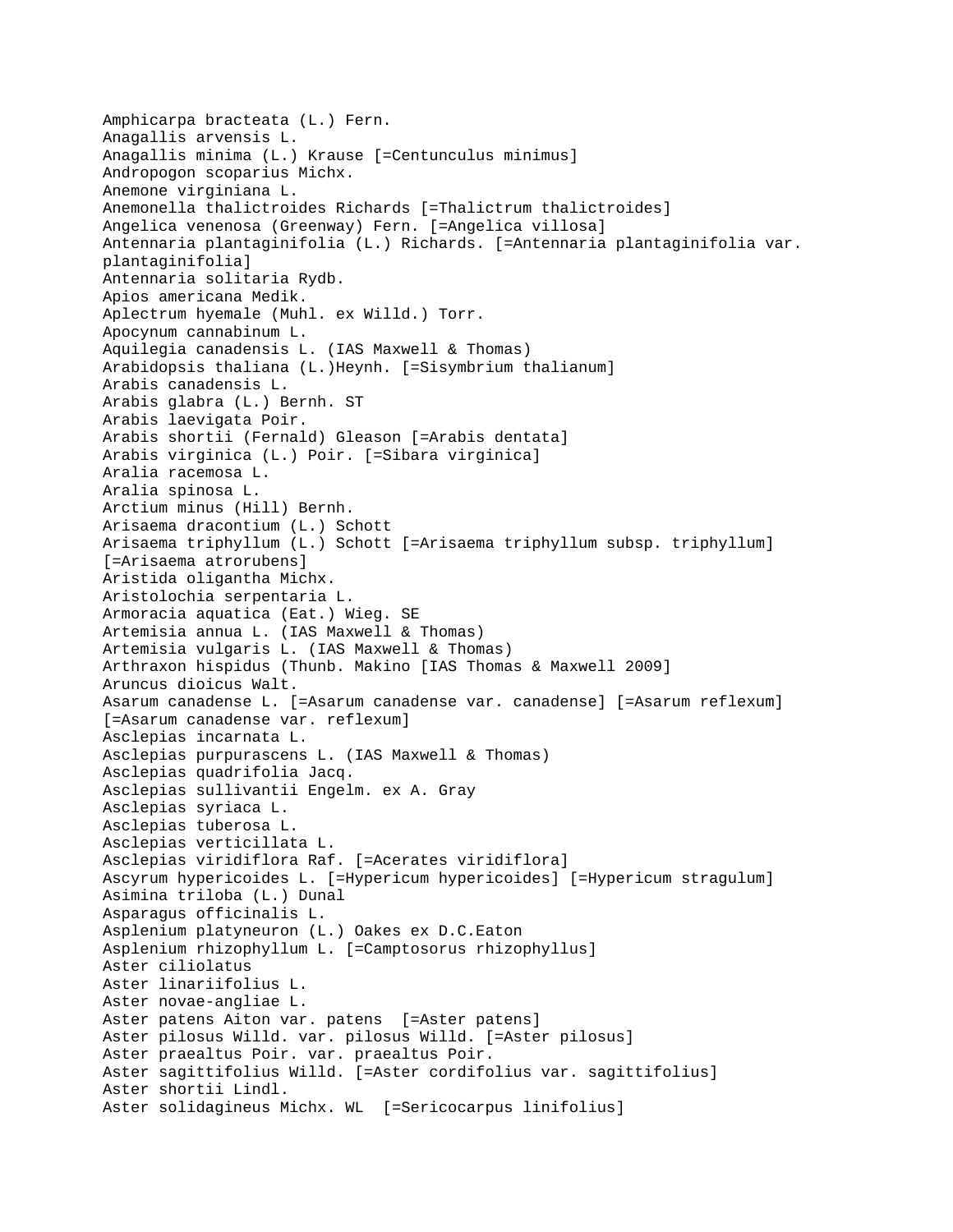```
Astragalus canadensis L. [=Astragalus canadensis var. canadensis]
Athyrium pycnocarpon (Spreng.) Tidestrom
Athyrium thelypteroides (Michx.) Desv.
Aureolaria flava (L.) Farw. var. flava [=Gerardia flava]
Avena sativa L. (IAS Maxwell & Thomas)
Baptisia australis (L.) R. Br. ST [=Baptisia australis var. australis]
Baptisia lactea (Raf.) Thieret [=Baptisia alba var. macrophylla] [=Baptisia 
leucantha]
Baptisia leucantha T.& G. (IAS Proceedings) [=Baptisia alba var. macrophylla] 
[=Baptisia lactea]
Barbarea vulgaris R. Br.
Bidens aristosa (Michx.) Britton
Bidens bipinnata L.
Bidens cernua L.
Bidens frondosa L.
Blephilia hirsuta (Pursh) Benth.
Boehmeria cylindrica (L.) Sw.
Bothriochloa laguroides (DC.) Herter subsp. torreyana (Steud.) Allred & Gould 
[IAS Thomas & Maxwell 2009]
Botrychium dissectum Spreng. var. dissectum Spreng. [=Botrychium dissectum] 
[=Botrychium dissectum var. obliquum]
Botrychium dissectum Spreng. var. obliquum Muhl. [=Botrychium dissectum] 
[=Botrychium dissectum var. dissectum]
Botrychium virginianum (L.) Sw.
Brassica nigra (L.) Koch
Brickellia eupatorioides (L.) Shinners var. eupatorioides [=Kuhnia 
eupatorioides]
Bromus kalmii Gray.
Bromus pubescens Muhl.
Bromus secalinus L.
Buchnera americana L. SE 
Buglossoides arvense (L.) I.M. Johnst. [=Lithospermum arvense L.] (IAS Maxwell & 
Thomas)
Cacalia atriplicifola L. [=Arnoglossum atriplicifolia]
Cacalia suaveolens L. [=Hasteola suaveolens]
Calopogon pulchellus R. Br. ex Ait. [=Calopogon tuberosus var. tuberosus]
Caltha palustris L.
Calystegia fraterniflora (Mackensie & Bush) Brummitt [=Calystegia silvatica 
subsp. fraterniflora] [=Convolvulus sepium var. fraterniflorus]
Calystegia sepium (L.) R. Br. subsp. sepium [=Convolvulus sepium] [=Calystegia 
sepium]
Camelina microcarpa Andrz. ex DC.
Campanula americana L.
Campsis radicans L.
Camptosorus rhizophyllus (L.) Link [=Asplenium rhizophyllum]
Capsella bursa-pastoris L. (IAS Maxwell & Thomas)
Cardamine bulbosa (Schreb. ex Muhl.) BSP
Cardamine hirsuta L. (IAS Maxwell & Thomas)
Cardamine parviflora L. var. arenicola (Britton) O.E. Schulz
Cardamine pensylvanica Muhl. ex Willd.
Carduus nutans L.
Carex albursina Sheldon
Carex amphibola Steud. var. turgida Fern.
Carex arctitecta Mackenzie var. arctitecta Mackensie
Carex blanda Dewey
Carex cephalophora Willd.
Carex comosa Boott
```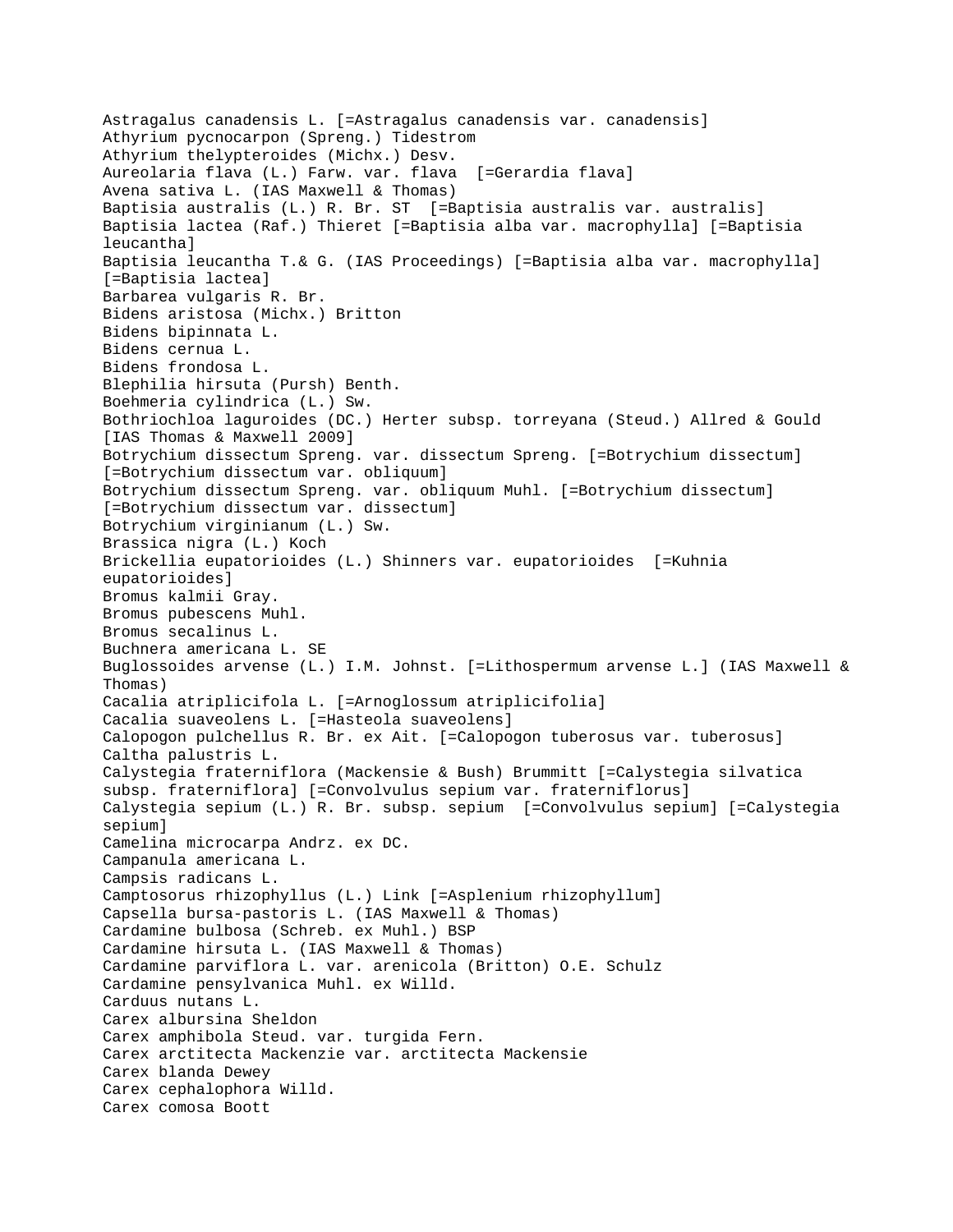Carex complanata Torr. & Hook. Carex conjuncta Boott Carex convoluta Mackensie Carex davisii Schwein. & Torr. Carex digitalis Willd. Carex flaccosperma Dewey var. glaucodea (Tuckerman) Kukenth. Carex frankii Kunth. Carex gigantea Rudge. SE Carex gracillima Schwein. Carex granularis Muhl. ex Willd. var. granularis Muhl. Carex grayii Corey Carex grisea Wahlenb. Carex hirsutella Mackensie Carex jamesii Schwein. Carex laxiflora Lam. var. laxiflora Carex leavenworthii Dewey Carex lupulina Muhl. Carex lurida Wahlenb. Carex meadii Dewey Carex nigromarginata Schwein. Carex oligocarpa Willd. Carex platyphylla Carey Carex rosea Willd. Carex scoparia L. Carex shortiana Dewey Carex squarrosa L. Carex stipata Muhl. ex Willd. var. maxima Chapm. Carex tribuloides Wahl. Carex tuckermanii Dewey Carex typhina Michx. Carex virescens Muhl. ex Willd. Carex vulpinoidea Michx Carex willdenowii Schkuhr. Carpinus caroliniana Walt. Carya cordiformis Wang. Carya glabra (Mill.) Sweet Carya laciniosa Michx. Carya ovalis (Wang.) Sarg. Carya ovata Wang. Carya tomentosa (Poir.) Nutt. Cassia fasciculata Michx. WL [=Chamaecrista fasciculata] Cassia hebecarpa Fern. [=Senna hebecarpa] Cassia marilandica L. [=Senna marilandica] Cassia nictitans L. WL [=Chamaecrista nictitans] [=Cassia nictitans var. nictitans] Cassia occidentalis L. [=Senna occidentalis] Castanea dentata Marsh Castanea mollissima Blume Catalpa bignonioides Walt. Catalpa speciosa (Warder) Warder ex Engelm. SR Caulophyllum thalictroides (L.) Michx. Ceanothus americanus L. Celastrus scandens L. Celtis occidentalis L. [=Celtis occidentalis var. occidentalis] Centunculus minimus L. [=Anagallis minima] Cephalanthus occidentalis L. Cerastium glomeratum Thuill. [=Cerastium viscosum]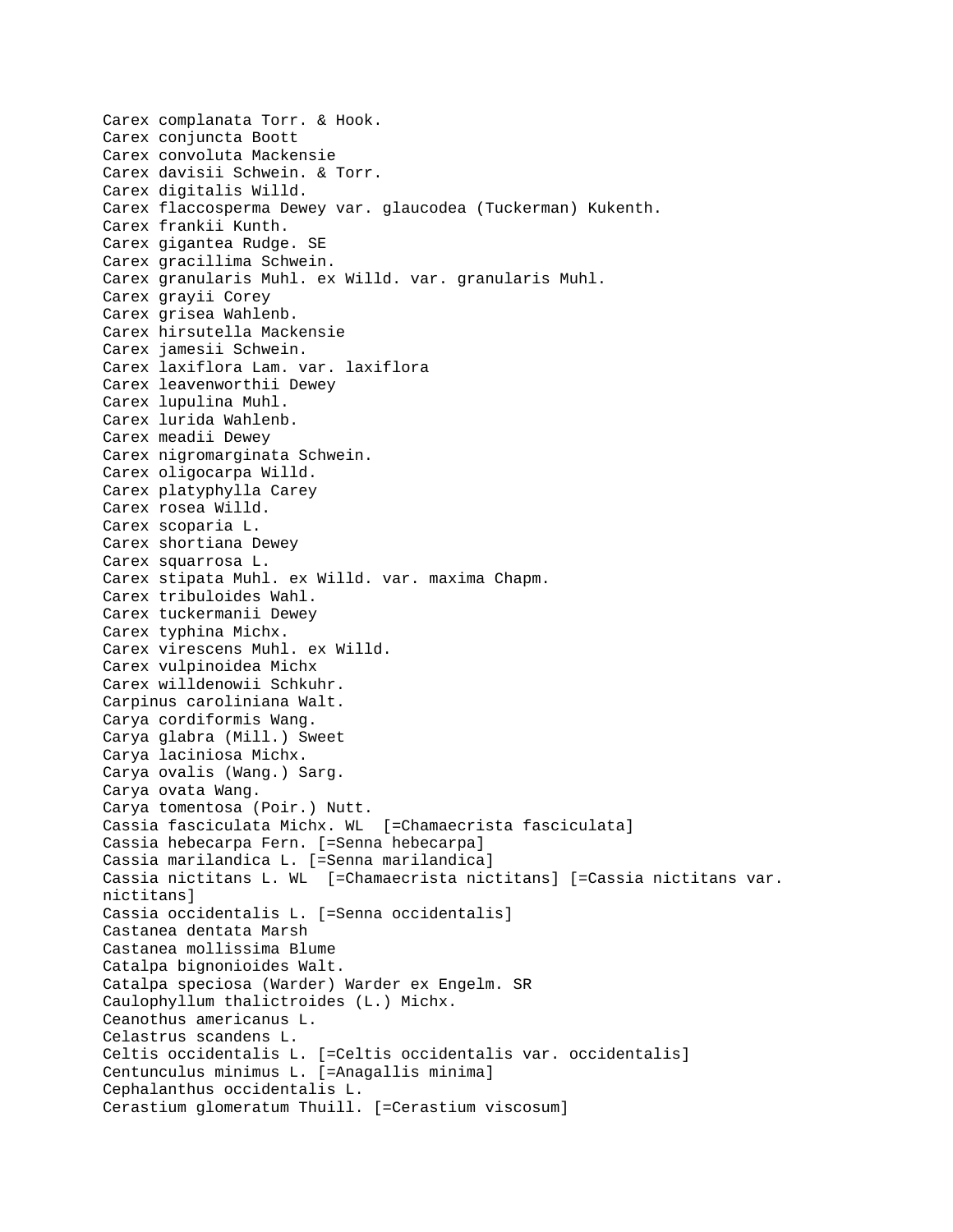Cerastium nutans Raf. Ceratocephala testiculata (Crantz) Roth [IAS Thomas & Maxwell 2009] Cercis canadensis L. Chaenorrhinum minus (L.) Lange (IAS Maxwell & Thomas) Chaerophyllum procumbens (L.) Crantz [=Chaerophyllum procumbens var. procumbens] Chaerophyllum tainturieri Hook. Chamaelirium luteum (L.) A. Gray SE Chamaesyce humistrata (Engelm.) Small (IAS Proceedings) [=Euphorbia humistrata] Chenopodium album L. [=Chenopodium bushianum] Chenopodium ambrosioides L. Chorispora tenella (Pall.) DC. (IAS Maxwell & Thomas) Chrysanthemum leucanthemum L. [=Leucanthemum vulgare var. pinnatifidum] Cichorium intybus L. Cicuta maculata L. [=Cicuta maculata var. maculata] Cimicifuga racemosa (L.) Nutt. WL Circaea quadrisulcata Maxim. [=Circaea lutetiana subsp. canadensis] [=Circaea latifolia] Cirsium altissimum (L.) Spreng. Cirsium discolor (Muhl. ex Willd.) Spreng. Cirsium virginianum (L.) Michx. [=Cirsium carolinianum] Claytonia virginica L. Clematis terniflora DC. [=Clematis dioscoreifolia] (IAS Maxwell & Thomas) Collinsonia canadensis L. Commelina communis L. [=Commelina communis var. communis] Commelina diffusa Burm. f. var.diffusa (IAS Maxwell & Thomas) Commelina virginica L. Conium maculatum L. Conopholis americana (L.) Wallr. f. Convallaria majalis L. Convolvulus sepium L. var. fraterniflorus L. (IAS Proceedings) [=Calystegia silvatica subsp. fraterniflora] [=Calystegia fraterniflora] Conyza canadensis (L.) Cronquist [=Erigeron canadensis] [=Conyza canadensis var. canadensis] Corallorhiza maculata (Raf.) Raf. var. maculata Corallorhiza odontorhiza (Willd.) Nutt. Corallorhiza trifida Chƒtel. var. verna SX Cornus alternifolia L. f. Cornus amomum P. Mill. subsp. obliqua (Raf.) J.S. Wilson Cornus asperifolia Michx. Cornus florida L. Cornus purpusi Koehne. Coronilla varia L. Corydalis flavula (Raf.) DC. Corylus americana Walt. Crataegus calpodendron (Ehrh.) Medic. Crataegus chrysocarpa Ashe SE Crataegus coccinea L. Crataegus crus-galli L. [=Crataegus regalis] Crataegus intricata Lange. SR Croton monanthogynus Michx. Cunila origanoides (L.) Britton Cuphea petiolata L. [=Cuphea viscosissima] Cuphea viscosissima Jacq. [=Cuphea petiolata] Cuscuta campestris Yuncker Cuscuta cephalanthi Engelm. (IAS Maxwell & Thomas) Cuscuta glomerata Choisy. Cuscuta gronovii Willd. [=Cuscuta gronovii var. gronovii]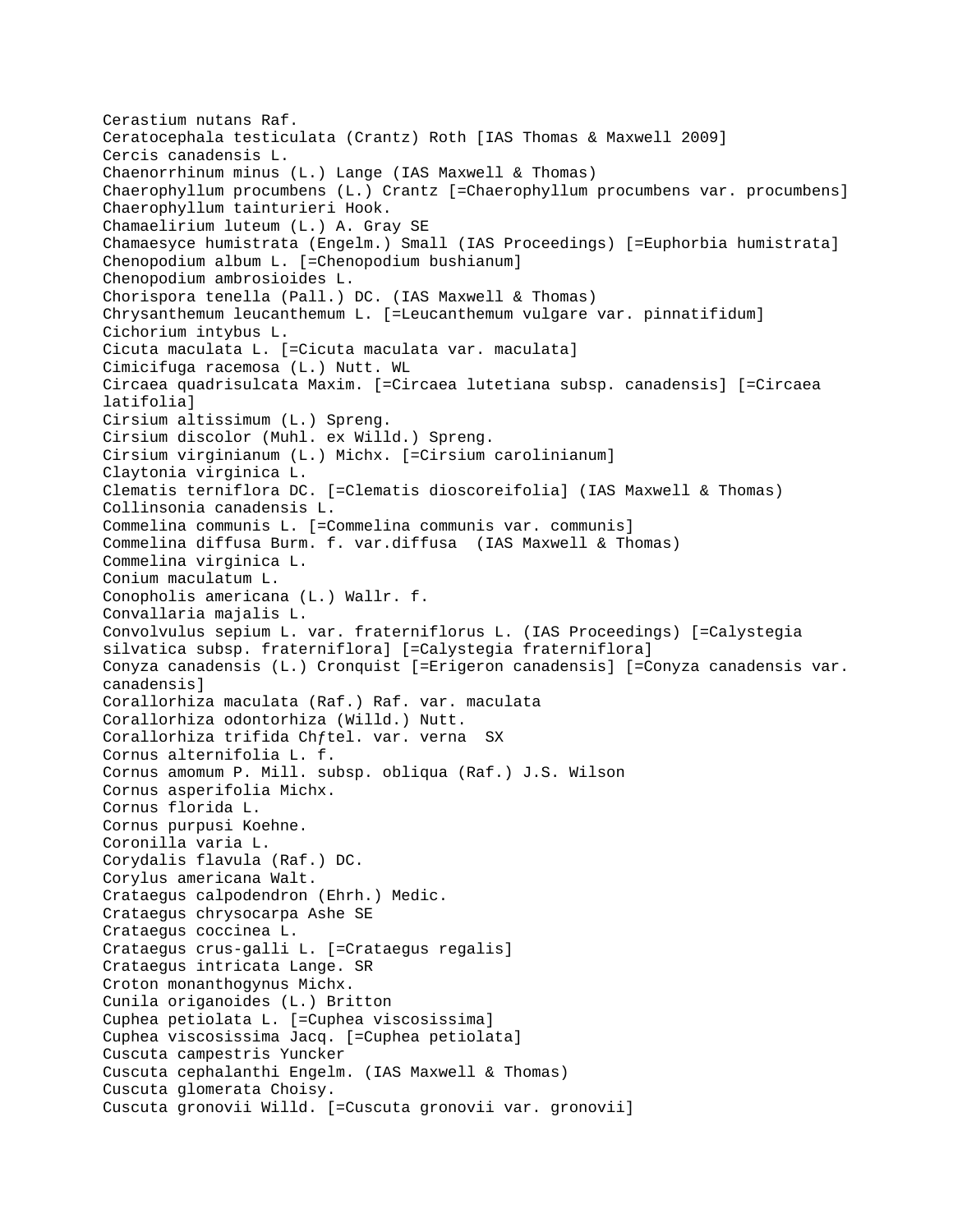```
Cuscuta indecora Choisy (IAS Maxwell & Thomas)
Cuscuta pentagona Engelm.
Cuscuta polygonorum Engelm. [IAS Thomas & Maxwell 2009]
Cynanchum laeve (Michx.) Pers. [=Gonolobus laevis] [=Ampelamus albidus]
Cynoglossum officinale L.
Cynoglossum virginianum L.
Cyperus ferruginescens L.
Cyperus flavescens L.
Cyperus odoratus L. var. odoratus 
Cyperus squarrosus L. [IAS Thomas & Maxwell 2009]
Cystopteris fragilis (L.) Bernh. var. fragilis (IAS Proceedings) [=Cystopteris 
fragilis]
Cystopteris fragilis (L.) Bernh. var. protrusa Weatherby [=Cystopteris protrusa]
Danthonia spicata (L.) Beauv.
Datura stramonium L.
Daucus carota L.
Delphinium tricorne Michx.
Dentaria diphylla Michx. [=Cardamine diphylla]
Dentaria laciniata Muhl. [=Cardamine concatenata]
Desmodium canescens (L.) DC.
Desmodium ciliare (Muhl. ex Willd.) DC.
Desmodium marilandicum (L.) DC.
Desmodium nudiflorum (L.) DC.
Desmodium obtusum (Muhl. ex Willd.) DC.
Desmodium paniculatum (L.) DC.
Desmodium perplexum B.G. Schub. [=Desmodium dillenii]
Desmodium rotundifolium DC.
Dianthus armeria L.
Diarrhena americana Beauv. [=Diarrhena americana var. americana]
Dicentra canadensis (Goldie.) Walp. (IAS Maxwell & Thomas)
Dicentra cucullaria (L.) Bernh.
Digitaria ciliaris (L.) Scop.
Digitaria sanguinalis L.
Diodia teres Walt. [=Diodia teres var. teres]
Diodia virginiana L. WL (IAS Maxwell & Thomas)
Dioscorea batatas Dcne. [=Dioscorea oppositifolia]
Dioscorea quaternata (Walt.) J.F. Gmel. [=Dioscorea quaternata var. quaternata]
Dioscorea villosa L.
Diospyros virginiana L.
Diplotaxis tenuifolia (L.) DC.
Dipsacus sylvestris Huds. [=Dipsacus fullonum subsp. sylvestris]
Draba verna L.
Duchesnea indica Andr.
Dulichium arundinaceum (L.) Britt.
Echinochloa crusgalli L.
Eclipta alba (L.) Hassk. [=Eclipta prostata]
Eclipta prostata (L.) L. [=Eclipta alba]
Egeria densa Planch. (IAS Maxwell & Thomas)
Eleocharis obtusa (Willd.) Schultes
Eleocharis palustris (L.) Roem. & Schultes. [IAS Thomas & Maxwell 2009]
Elephantopus carolinianus Willd.
Eleusine indica (L.) Gaertin
Elymus virginicus L.
Enemion biternatum Raf. [=Isopyrum biternatum (Raf.) T. & G.] (IAS Maxwell & 
Thomas)
Epifagus virginiana (L.) W.P.C. Barton
Epilobium coloratum Spreng.
```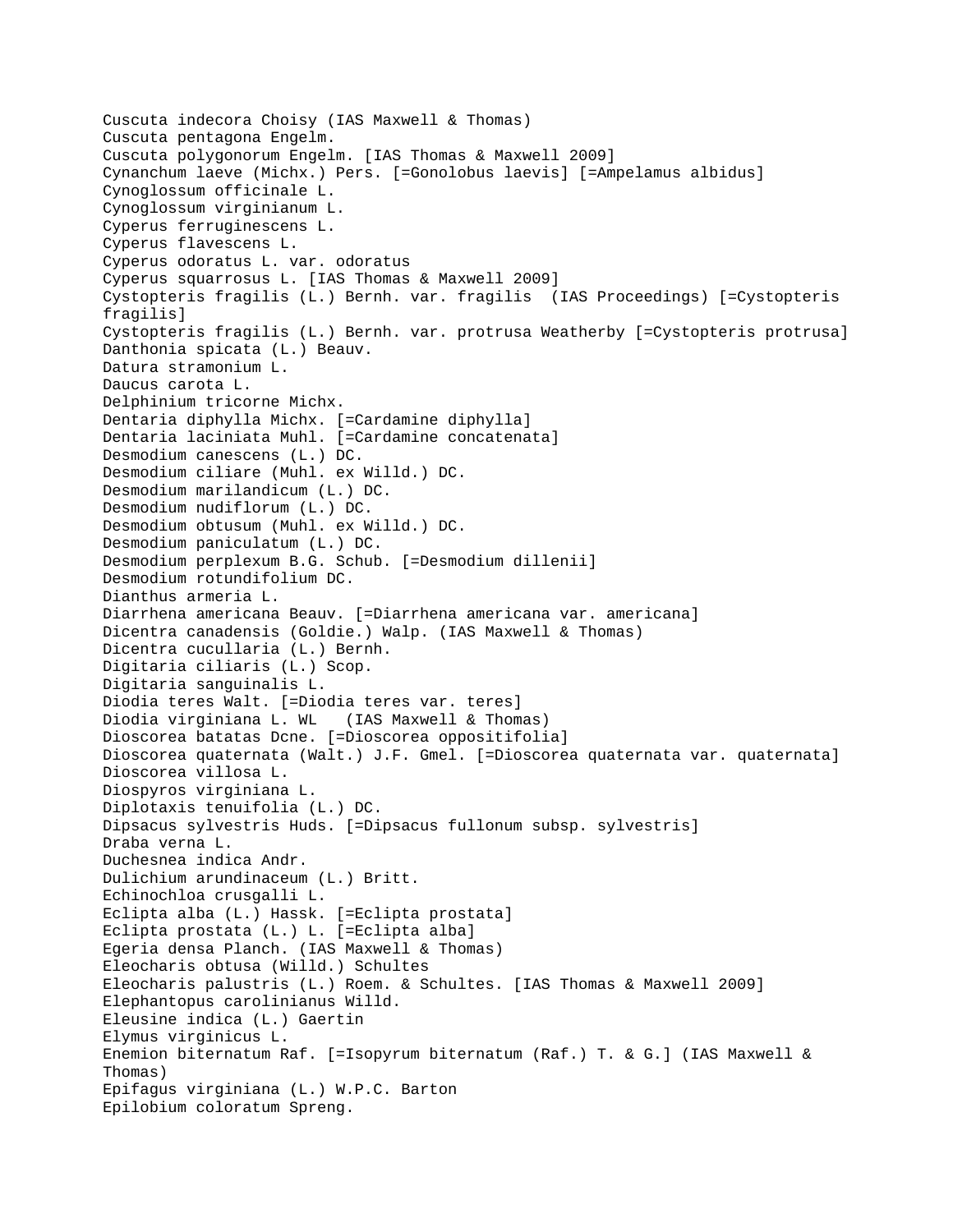Equisetum arvense L. (IAS Maxwell & Thomas) Eragrostis capillaris (L.) Nees Eragrostis pectinacea (Michx.) Nees Eragrostis spectabilis (Pursh) Steud Erigenia bulbosa (Michx.) Nutt. Erigeron annuus (L.) Pers. (IAS Proceedings) Erigeron philadelphicus L. [=Erigeron philadelphicus var. philadelphicus] Erigeron pulchellus Michx. [=Erigeron pulchellus var. pulchellus] Erigeron strigosus Muhl. ex Willd. var. strigosus [=Erigeron strigosus] [=Erigeron ramosus] Erodium cicutarium (L.) L'Her. ex Aiton Erysimum repandum L. (IAS Maxwell & Thomas) Erythronium albidum Nutt. (IAS Maxwell & Thomas) Erythronium americanum Ker Gawl. (IAS Maxwell & Thomas) Euonymus americanus L. Euonymus atropurpureus Jacpuin Eupatorium altissimum L. Eupatorium coelestinum L. Eupatorium fistulosum J. Barratt Eupatorium perfoliatum L. [=Eupatorium perfoliatum var. perfoliatum] Eupatorium rugosum Houtt. Eupatorium serotinum Michx. Eupatorium sessilifolium L. [=Eupatorium sessilifolium var. sessilifolium] Euphorbia commutata Engelm. Euphorbia corollata L. Euphorbia dentata Michx. Euphorbia humistrata Engelm. [=Chamaesyce humistrata] Euphorbia maculata L. [=Chamaesyce nutans] [=Euphorbia preslii] Fagus grandifolia Ehrh. [=Fagus grandifolia var. grandifolia] Fatoua villosa (Thunb.) Nakai (IAS Maxwell & Thomas) Festuca elatior L. Festuca obtusa Biehler. Festuca octoflora Walt. Fimbristylis autumnalis (L.) Roemer & Schultes Frasera caroliniensis Walter [=Swertia caroliniensis] Fraxinus americana L. Fraxinus pennsylvanica Marsh. Galactia volubilis (L.) Britton var. mississippiensis Vail. Galinsoga ciliata (Raf.) Blake [=Galinsoga quadriradiata] Galium aparine L. [=Galium aparine var. aparine] Galium circaezans Michx. [=Galium circaezans var. circaezans] Galium concinnum T. & G. Galium pedemontanum (Bellardi) All. (IAS Maxwell & Thomas) Galium pilosum Aiton [=Galium pilosum var. pilosum] Galium triflorum Michx. Gaylussacia baccata Wang. Gentiana andrewsii Griseb. Gentiana saponaria L. Geranium carolinianum L. (IAS Proceedings) [=Geranium carolinianum var. carolinianum] Geranium carolinianum L. var. carolinianum L. [=Geranium carolinianum] Geranium dissectum L. (IAS Maxwell & Thomas) Geranium maculatum L. Gerardia purpurea L. [=Agalinis purpurea] Geum canadense Jacq. [=Geum canadense var. canadense] Geum laciniatum Murr. (IAS Maxwell & Thomas) Geum vernum Raf.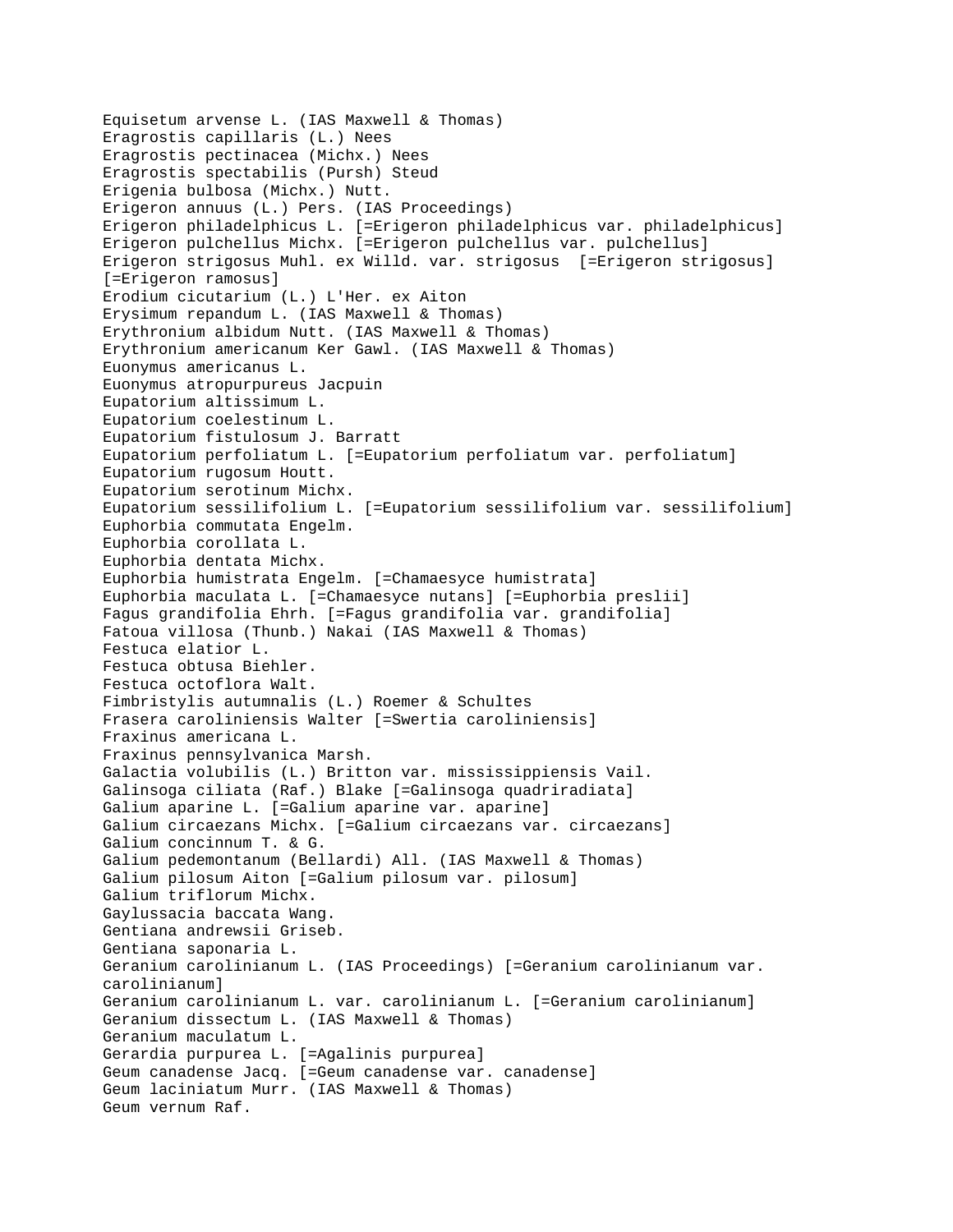```
Gillenia stipulata Muhl. [=Porteranthus stipulatus]
Glechoma hederacea L. [=Glechoma hederacea var. hederacea]
Gleditsia triacanthos L.
Glyceria striata (Lam.) Hitchc.
Gnaphalium obtusifolium L. [=Gnaphalium obtusifolium var. obtusifolium]
Gnaphalium purpureum L. [=Gamochaeta purpurea] [=Gnaphalium purpureum var. 
purpureum]
Gratiola neglecta Torr.
Gratiola virginiana L. var. virginiana [=Gratiola virginiana]
Gymnocladus dioica (L.) K. Koch. (IAS Maxwell & Thomas)
Hamamelis virginiana L.
Hedeoma pulegioides (L.) Pers.
Helenium autumnale L. [=Helenium autumnale var. autumnale]
Helenium autumnale L. var. parviflorum (Nutt.) Fernald (IAS Proceedings)
Helianthus divaricatus L.
Helianthus giganteus L.
Helianthus grosseserratus Martens [IAS Thomas & Maxwell 2009]
Helianthus microcephalus Torr. & A. Gray
Helianthus occidentalis Riddell subsp. occidentalis 
Helianthus tuberosus L.
Hemerocallis fulva L.
Hepatica nobilis Schreb. [=Hepatica acutiloba] [=Hepatica nobilis var. acuta]
Hepatica nobilis Schreb. var. acuta (Pursh) Steyermark (IAS Proceedings) 
[=Hepatica acutiloba] [=Hepatica nobilis]
Heuchera americana L. [=Heuchera americana var. americana]
Hexalectris spicata (Walter) Barnhart SR 
Hibiscus moscheutos L. [=Hibiscus moscheutos subsp. moscheutos]
Hieracium caespitosum Dumort. [=Hieracium pratense]
Hieracium gronovii L.
Hieracium paniculatum L.
Hieracium pratense Tausch. [=Hieracium caespitosum]
Hieracium venosum L.
Holcus lanatus L.
Holosteum umbellatum L. (IAS Maxwell & Thomas)
Hordeum pusillum Nutt.
Hottonia inflata Elliott ST 
Houstonia caerulea L. [=Hedyotis caerulea]
Houstonia longifolia Gaertn. [=Houstonia longifolia var. longifolia] [=Hedyotis 
longifolia]
Houstonia purpurea L. [=Houstonia purpurea var. purpurea] [=Hedyotis purpurea]
Houstonia pusilla Schoepf [=Houstonia patens] (IAS Maxwell & Thomas)
Humulus japonicus Siebold & Zucc. (IAS Maxwell & Thomas)
Hybanthus concolor (T.F. Forst.) Spreng.
Hydrangea arborescens L. [=Hydrangea arborescens var. arborescens]
Hydrastis canadensis L. WL
Hydrocotyle sibthorpioides Lam. (IAS Maxwell & Thomas)
Hydrophyllum appendiculatum Michx.
Hydrophyllum canadense L.
Hypericum drummondii (Grev. and Hook.) Torr. & Gray
Hypericum gentianoides (L.) BSP
Hypericum hypericoides (L.) Crantz [=Ascyrum hypericoides] [=Hypericum 
stragulum]
Hypericum mutilum L. [=Hypericum mutilum var. mutilum]
Hypericum perforatum L.
Hypericum prolificum L.
Hypericum punctatum Lam.
```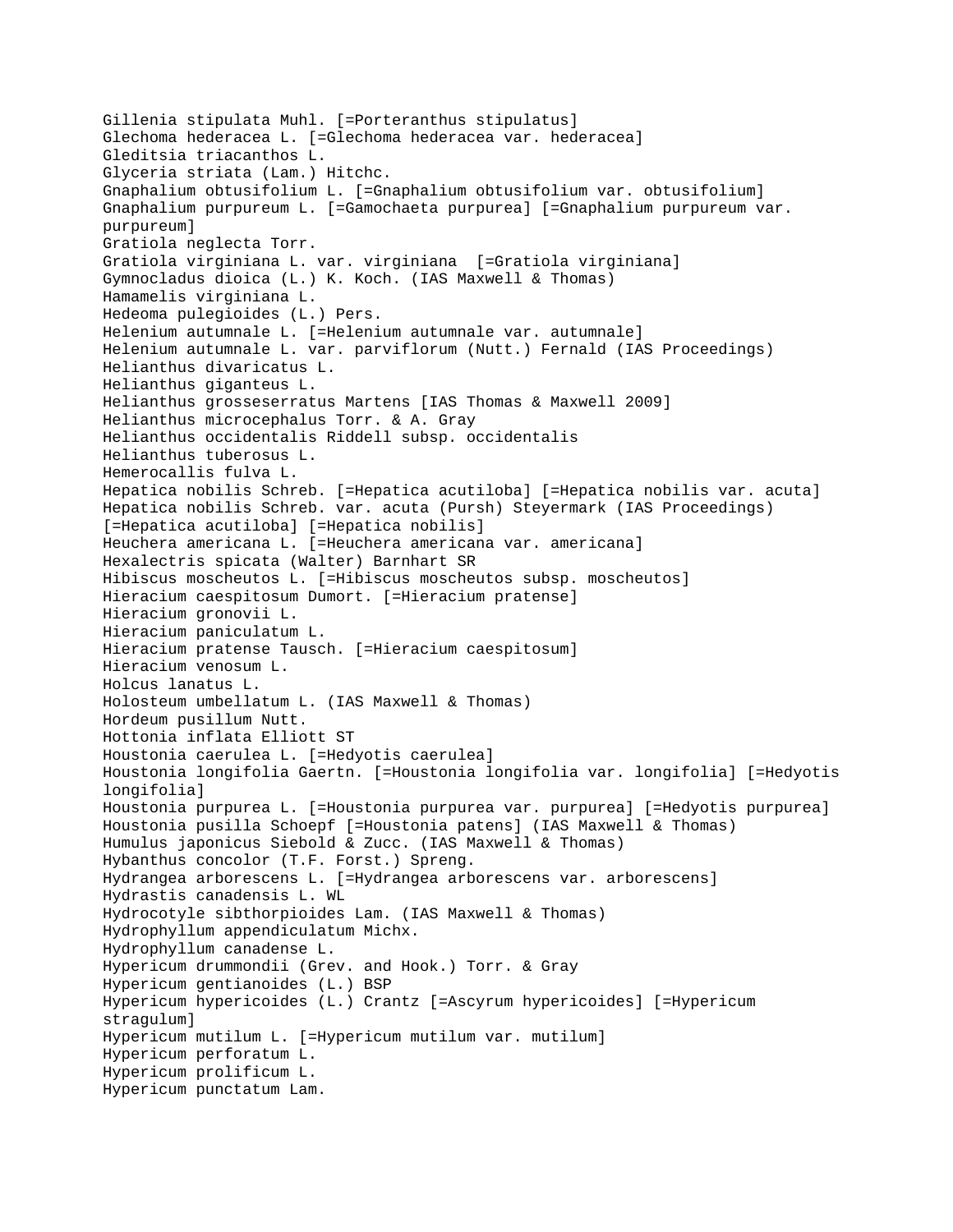Hypericum stragulum P. Adams & Robson [=Hypericum hypericoides] [=Ascyrum hypericoides] Hypoxis hirsuta (L.) Coville Hystrix patula Moench Impatiens biflora Walt. (IAS Proceedings) [=Impatiens capensis] Impatiens capensis Meerb. [=Impatiens biflora] Impatiens pallida Nutt. Iodanthus pinnatifidus Michx. Ipomoea coccinea L. (IAS Maxwell & Thomas) Ipomoea hederacea (L.) Jacq. Ipomoea lacunosa L. Ipomoea pandurata (L.) G. Mey. Ipomoea purpurea (L.) Roth Iresine rhizomatosa Standl. SR Iris cristata Aiton Iris shrevei Small (IAS Proceedings) [=Iris virginica var. shrevei] Iris virginica L. var. shrevei (Small) E.S. Anderson [=Iris shrevei] Isanthus brachiatus (L.) BSP [=Trichostema brachiatum] Isoetes engelmanni A.Braun SE Iva annua L. (IAS Maxwell & Thomas) Iva xanthifolia Nutt. (IAS Maxwell & Thomas) Jeffersonia diphylla (L.) Pers. Juglans cinerea L. WL Juglans nigra L. Juncus acuminatus Michx. Juncus biflorus Ell. Juncus brachycarpus Engelm. Juncus diffusissimus Buckl. Juncus effusus L. Juncus macer S.F. Gray Juncus tenuis Willd. Juniperus virginiana L. Kalmia latifolia L. Kickxia elatine (L.) Dumort. [IAS Thomas & Maxwell 2009] Koelreuteria paniculata Laxm. (IAS Maxwell & Thomas) Krigia biflora Walt. Krigia dandelion (L.) Nutt. Kuhnia eupatorioides L. [=Brickellia eupatorioides var. eupatorioides] Kyllinga gracillima Miq. [IAS Thomas & Maxwell 2009] Lactuca biennis (Moench) Fernald [=Lactuca spicata] Lactuca floridana (L.) Gaertn. (IAS Proceedings) [=Lactuca floridana var. floridana] Lactuca sativa L. Lactuca serriola L. [=Lactuca scariola] Lactuca serriola L. var. integrata Gren. & Godr. Lamium amplexicaule L. Lamium purpureum L. Laportea canadensis (L.) Wedd. Lathyrus palustris L. Lechea tenuifolia Michx. Leersia virginica Willd. Lemna minor L. (IAS Maxwell & Thomas) Leonurus cardiaca L. (IAS Proceedings) Leonurus cardiaca L. subsp. cardiaca Lepidium densiflorum Schrad. var. densiflorum [=Lepidium densiflorum] Lepidium virginicum L. [=Lepidium virginicum var. virginicum] Lespedeza capitata Michx.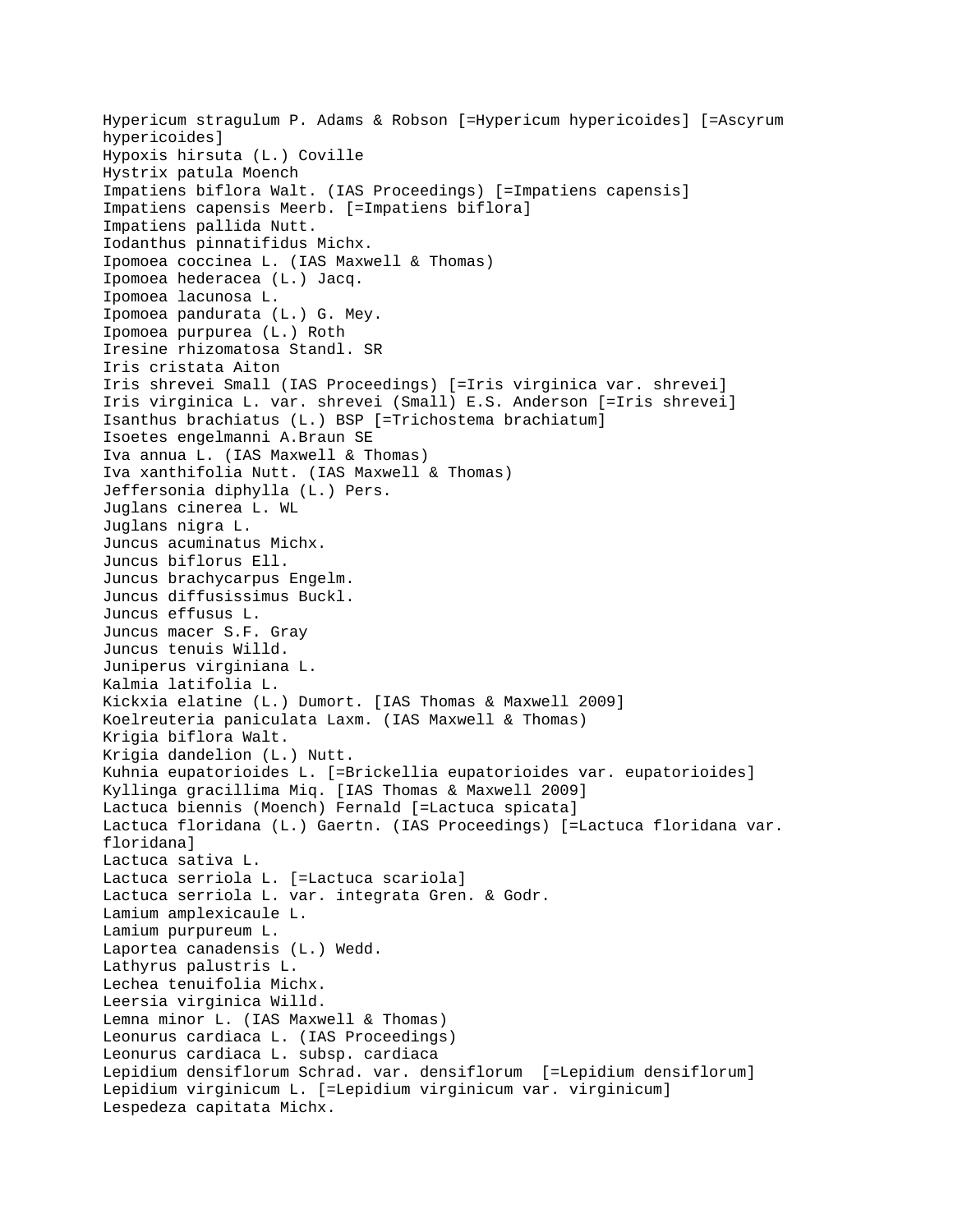```
Lespedeza hirta (L.) Hornem.
Lespedeza intermedia (S. Watson) Britton
Lespedeza nuttallii Darl. (IAS Proceedings)
Lespedeza procumbens Michx.
Lespedeza repens (L.) W.P.C.
Lespedeza stipulacea Maxim. [=Kummerowia stipulacea]
Lespedeza striata (Thunb.) SCHINDL. [=Kummerowia striata]
Lespedeza violacea (L.) Pers.
Lespedeza virginica (L.) Britton
Leucanthemum vulgare Lam. var. pinnatifidum (LeCoq & Lamotte) Mold. 
[=Chrysanthemum leucanthemum]
Leucospora multifida (Michx.) Nutt. [=Conobea multifida]
Liatris spicata (L.) Willd. var. spicata [=Liatris spicata]
Liatris squarrosa (L.) Michx. [=Liatris squarrosa var. squarrosa]
Ligustrum vulgare L.
Lilium michiganense Farw.
Linaria vulgaris Mill.
Lindera benzoin L. [=Benzoin aestivale]
Lindernia dubia (L.) Pennell var.anagallidea (Michx.) Cooperr. [=Lindernia 
anagallidea] (IAS Maxwell & Thomas)
Linum medium Planch.
Linum usitatissimum L. (IAS Maxwell & Thomas)
Linum virginianum L.
Liparis lilifolia (L.) Rich. ex Lindl.
Liquidambar styraciflua L.
Liriodendron tulipifera L.
Lithospermum arvense L. [=Buglossoides arvense]
Lithospermum latifolium Michx.
Lobelia cardinalis L. subsp. cardinalis var. cardinalis [=Lobelia cardinalis]
Lobelia inflata L.
Lobelia puberula Michx.
Lobelia siphilitica L. [=Lobelia siphilitica var. siphilitica]
Lonicera japonica L.
Lotus corniculatus L.
Ludwigia alternifolia L.
Ludwigia decurrens Walter SR [=Jussiaea decurrens]
Ludwigia leptocarpa (Nutt.) H. Hara (IAS Maxwell & Thomas)
Ludwigia peploides (Kunth) P.H. Raven subsp. glabrescens (Kuntze) P.H. Raven 
(IAS Maxwell & Thomas)
Luzula echinata (Small) F.J. Herm. [=Luzula echinata var. echinata]
Luzula echinata (Small) F.J. Herm. var. echinata (IAS Proceedings) [=Luzula 
echinata]
Luzula multiflora (Ehrh.) Lej.
Lycopus virginicus L.
Lysimachia ciliata L.
Lysimachia lanceolata Walter
Lysimachia nummularia L.
Lysimachia quadriflora Sims
Lysimachia quadrifolia L.
Lythrum alatum Pursh
Lythrum salicaria L. (IAS Maxwell & Thomas)
Maclura pomifera Raf.
Malaxis brachypoda (Gray) Fern. (IAS Proceedings)
Malva neglecta Wallr.
Matelea gonocarpos (Walt.) Shinners WL [=Gonolobus gonocarpos]
Matricaria recutita L. (IAS Maxwell & Thomas)
Mazus pumilus (Burm. f.) Steenis. [IAS Thomas & Maxwell 2009]
```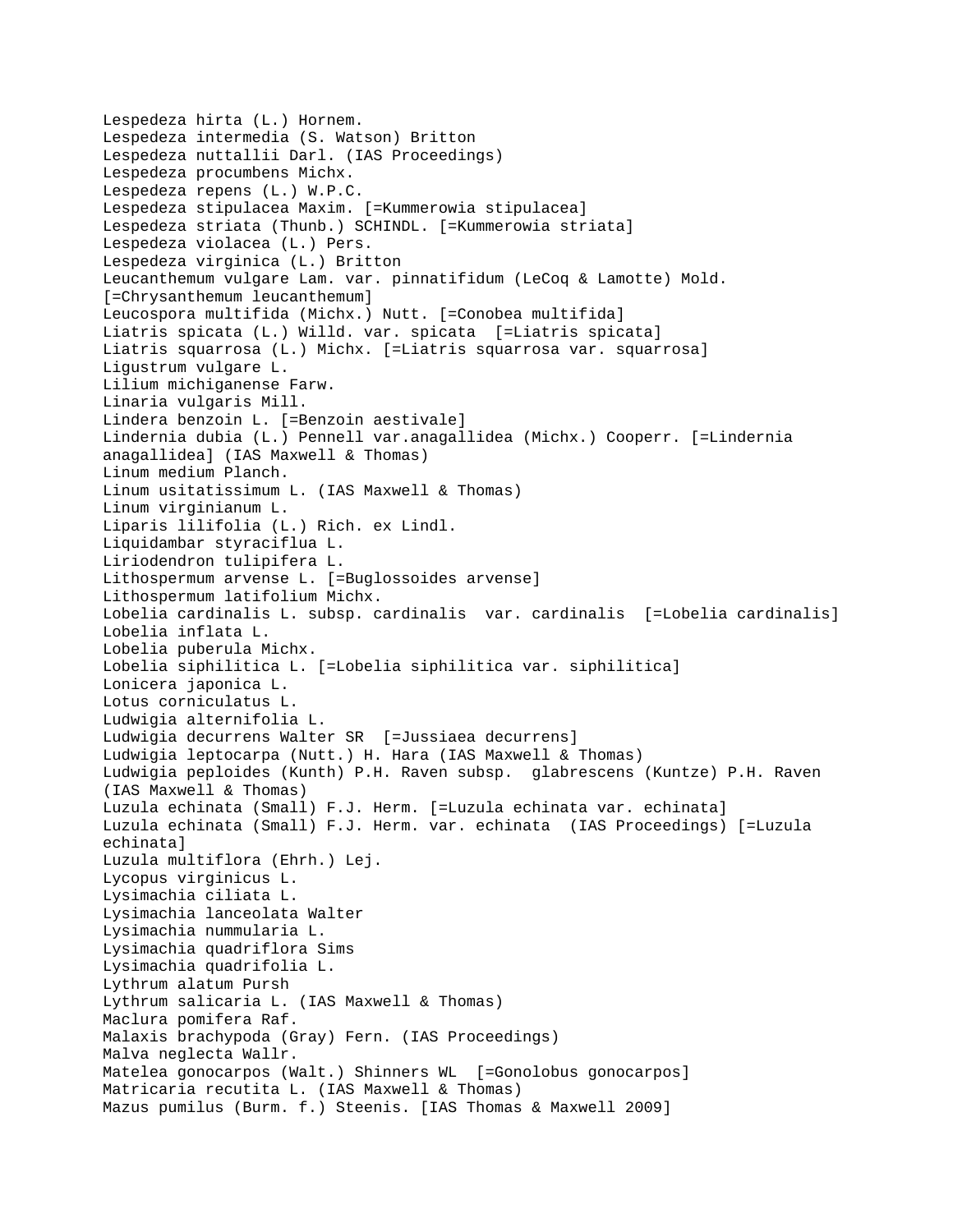Medeola virginiana L. Medicago lupulina L. Medicago sativa L. Melanthium virginicum L. SE Melilotus alba Desr. Melilotus officinalis (L.) Desr. Melissa officinalis L. Melothria pendula L. var.pendula SE (IAS Maxwell & Thomas) Menispermum canadense L. Mentha piperita L. Mentha x rotundifolia (L.) Huds. (IAS Maxwell & Thomas) Mertensia virginica L. Mimulus alatus Aiton Mimulus ringens L. [=Mimulus ringens var. ringens] Mirabilis nyctaginea (Michx.) MacMill. (IAS Maxwell & Thomas) Mollugo verticillata L. Monarda fistulosa L. [=Monarda fistulosa subsp. fistulosa var. fistulosa] [=Monarda fistulosa var. fistulosa] Monotropa hypopithys L. WL Monotropa uniflora L. (IAS Maxwell & Thomas) Morus alba L. Morus rubra L. Muhlenbergia mexicana L. Muhlenbergia schreberi Gmel. Myosotis stricta Link ex Roem. & Schult. (IAS Maxwell & Thomas) Myosotis verna Nutt. [=Myosotis virginica] Myosurus minimus L. [IAS Thomas & Maxwell 2009] Najas minor All. (IAS Maxwell & Thomas) Nasturtium officinale R. Br. Nelumbo lutea (Willd.) Pers. WL Nicandra physalodes (L.) Gaertn. Nyssa sylvatica Marsh. Obolaria virginica L. Oenothera biennis L. [=Oenothera pycnocarpa] [=Oenothera biennis var. biennis] Oenothera laciniata Hill (IAS Maxwell & Thomas) Oenothera parviflora L. Oenothera perennis L. ST Oenothera pilosella Raf. [=Oenothera pilosella subsp. pilosella] (IAS Maxwell & Thomas) Oenothera speciosa Nutt. Onoclea sensibilis L. Opuntia humifusa Raf. [=Opuntia compressa] Ornithogalum umbellatum L. Osmorhiza claytonii (Michx.) C.B. Clarke Osmorhiza longistylis (Torr.) DC. Osmunda regalis L. var. spectabilis (Willd.) Gray Ostrya virginiana K. Koch. Oxalis europaea Jord. [=Oxalis fontana] Oxalis grandis Small Oxalis stricta L. [=Oxalis dillenii] [=Oxalis florida] Oxalis violacea L. Oxydendrum arboreum L. ST Panax quinquefolius L. WL Panicum boscii Poir. Panicum capillare L. Panicum clandestinum L. Panicum commutatum Schult. [=Panicum commutatum var. commutatum]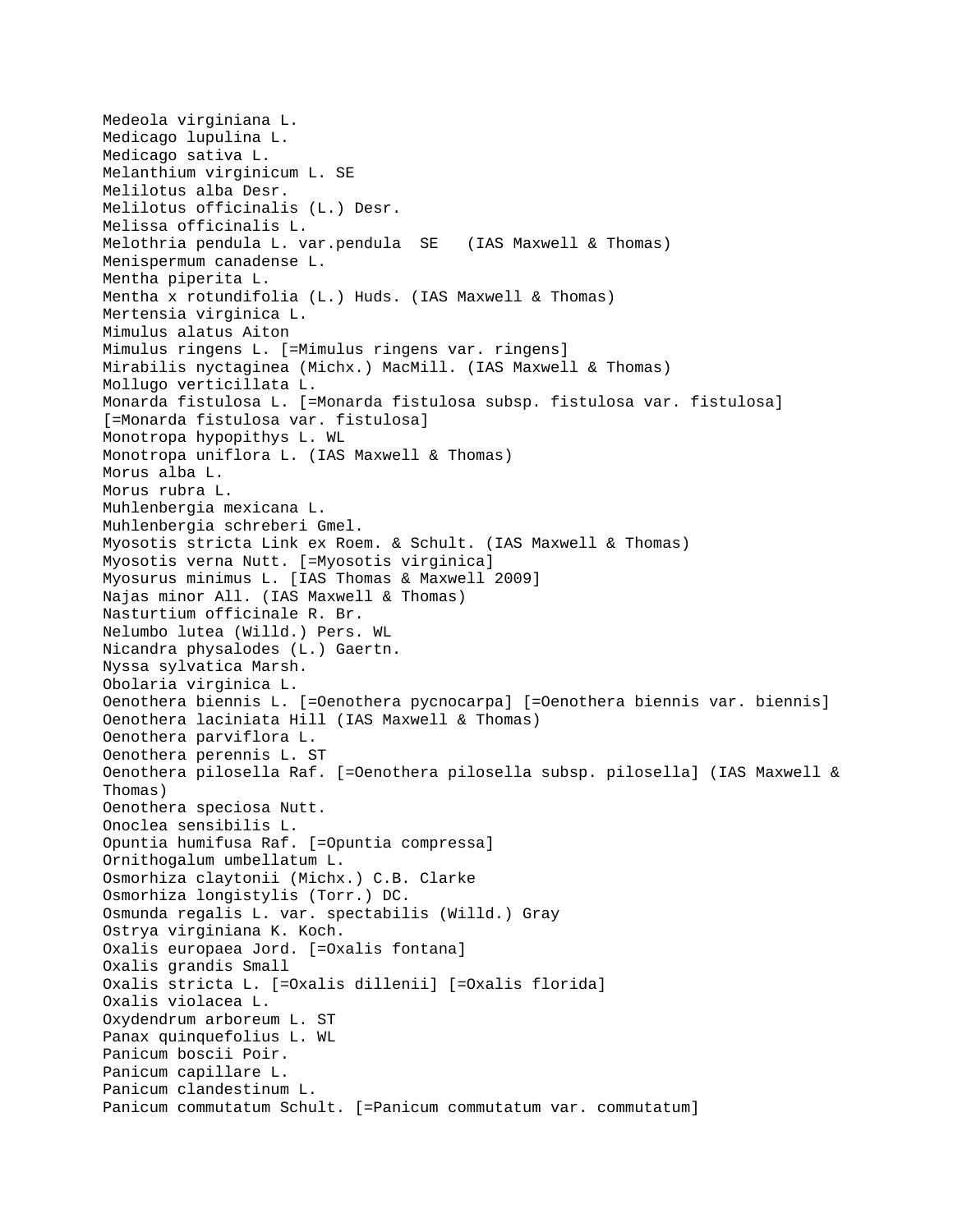```
Panicum dichotomum L.
Panicum lanuginosum Ell.
Panicum linearifolium Scribn.
Panicum nitidum Lam. (IAS Maxwell & Thomas)
Panicum virgatum L.
Parietaria pensylvanica Muhl. ex Willd.
Paronychia canadensis (L.) A. W. Wood
Parthenocissus quinquefolia (L.) Planchon
Paspalum fluitans (Ell.) Kunth
Paspalum pubiflorum Rupr.
Paspalum pubiflorum Rupr.ex Fourn. var. glabrum Vasey ex Scribr. (IAS 
Proceedings)
Paspalum setaceum Michx.
Passiflora incarnata L. SR
Passiflora lutea L.
Pastinaca sativa L.
Paulownia tomentosa (Thunb.)Sieb.& Zucc. ex Steud.
Pedicularis canadensis L. [=Pedicularis canadensis subsp. canadensis var. 
canadensis]
Pellaea atropurpurea (L.) Link
Penstemon calycosus Small
Penstemon deamii Pennell SR 
Penstemon digitalis Nutt. ex Sims (IAS Maxwell & Thomas)
Penstemon hirsutus (L.) Willd.
Penthorum sedoides L.
Perilla frutescens L.
Phacelia bipinnatifida Michx.
Phegopteris hexagonoptera (Michx.) Fee [=Thelypteris hexagonoptera] [=Dryopteris 
hexagonoptera]
Phleum pratense L. (IAS Maxwell & Thomas)
Phlox divaricata L. (IAS Maxwell & Thomas)
Phlox paniculata L.
Phlox pilosa L. subsp. pilosa [=Phlox pilosa]
Phryma leptostachya L.
Phyla lanceolata (Michx.) Greene [=Lippia lanceolata]
Phyllanthus caroliniensis Walter
Physalis longifolia Nutt. [=Physalis longifolia var. longifolia]
Phytolacca americana L.
Pilea pumila (L.) A. Gray
Pinus virginiana P. Mill.
Plantago aristata Michx.
Plantago cordata Lam. SE 
Plantago lanceolata L.
Plantago rugelii Decne. [=Plantago rugelii var. rugelii]
Plantago virginica L.
Platanthera ciliaris (L.) Lindl. SE 
Platanthera peramoena (A. Gray) A. Gray WL [=Habenaria peramoena]
Platanus occidentalis L.
Pluchea camphorata (L.) DC. [=Pluchea viscida]
Poa chapmaniana Scribn.
Poa cuspidata L. SX 
Poa sylvestris Gray.
Podophyllum peltatum L.
Polanisia dodecandra (L.) DC. [=Polanisia dodecandra subsp. dodecandra] 
[=Polanisia graveolens]
Polemonium reptans L. [=Polemonium reptans var. reptans]
Polygala sanguinea L.
```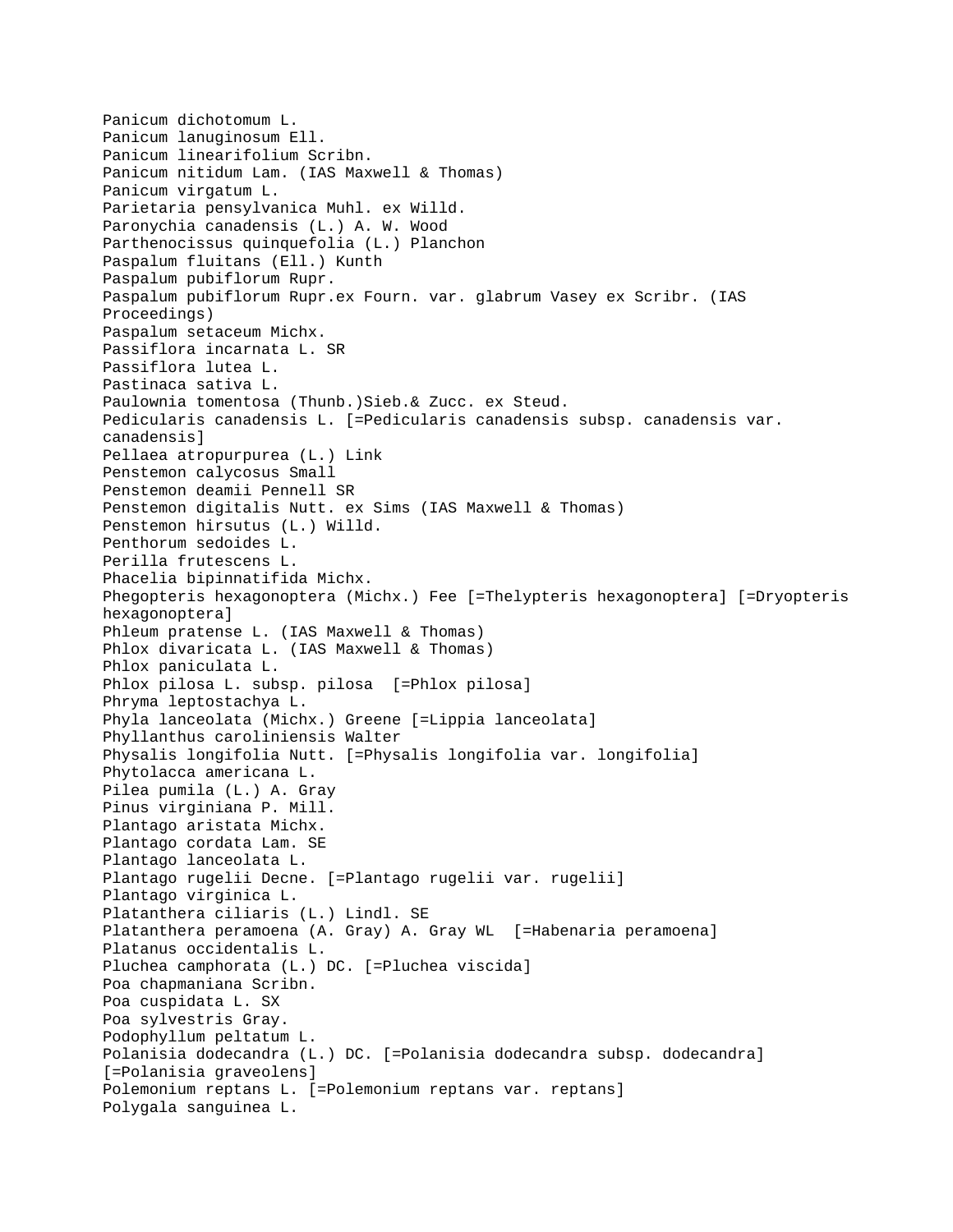```
Polygala senega L.
Polygala verticillata L. [=Polygala verticillata var. verticillata]
Polygonatum biflorum (Walt.) Elliott [=Polygonatum biflorum var. biflorum]
Polygonatum canaliculatum Muhl. [=Polygonatum biflorum var. commutatum] 
[=Polygonatum commutatum]
Polygonum aviculare L.
Polygonum cespitosum Blume
Polygonum cespitosum Blume var. longisetum (Bruijn) Steward
Polygonum cuspidatum Sieb. & Zucc. (IAS Maxwell & Thomas)
Polygonum lapathifolium L. (IAS Maxwell & Thomas)
Polygonum pensylvanicum L.
Polygonum pensylvanicum L. var. laevigatum 
Polygonum punctatum Ell.
Polygonum sagittatum Small
Polygonum scandens L. [=Polygonum scandens var. scandens]
Polygonum tenue Michx.
Polygonum virginianum L. [=Tovara virginianum]
Polymnia uvedalia (L.) L. [=Smallanthus uvedalia]
Polystichum acrostichoides (Michx.) Schott
Populus deltoides L.
Populus grandidentata Michx.
Portulaca oleracea L.
Potamogeton diversifolius Raf.
Potentilla recta L.
Potentilla simplex Michx.
Prenanthes alba L.
Prenanthes crepidinea Michx. SR 
Prunella vulgaris L. subsp. lanceolata (W.P.C. Barton) Hult,n (IAS Proceedings)
Prunus americana L.
Prunus hortulana Bailey.
Prunus serotina Ehrh.
Psoralea psoralioides (Walt.) Cory. var. eglandulosa (Ell.) Freeman
Psoralea stipulata Torr. & Gray SX [=Orbexilum stipulatum]
Pteridium aquilinum (L.) Kuhn
Pycnanthemum tenuifolium Schrad. [P. flexuosum misapplied]
Pycnanthemum pilosum Nutt. [=Pycnanthemum verticillatum var. pilosum]
Pycnanthemum pycnanthemoides (Leavenn.) Fernald [=Pycnanthemum pycnanthemoides 
var. pycnanthemoides]
Quercus alba L.
Quercus bicolor Willd.
Quercus borealis Michx. f.
Quercus borealis Michx. f. var. maxima (Marsh.) Ashe (IAS Proceedings)
Quercus coccinea Wang.
Quercus imbricaria Michx.
Quercus marilandica Muench.
Quercus michauxii Nutt. (IAS Proceedings)
Quercus muhlenbergii Engelm.
Quercus palustris Muench. (IAS Proceedings)
Quercus prinus L.
Quercus rubra L.
Quercus shumardii Buckley
Quercus stellata Wang.
Quercus velutina Lam.
Ranunculus abortivus L.
Ranunculus ambigens S. Watson
Ranunculus flabellaris Raf.
Ranunculus harveyi (A.Gray) Britton SE
```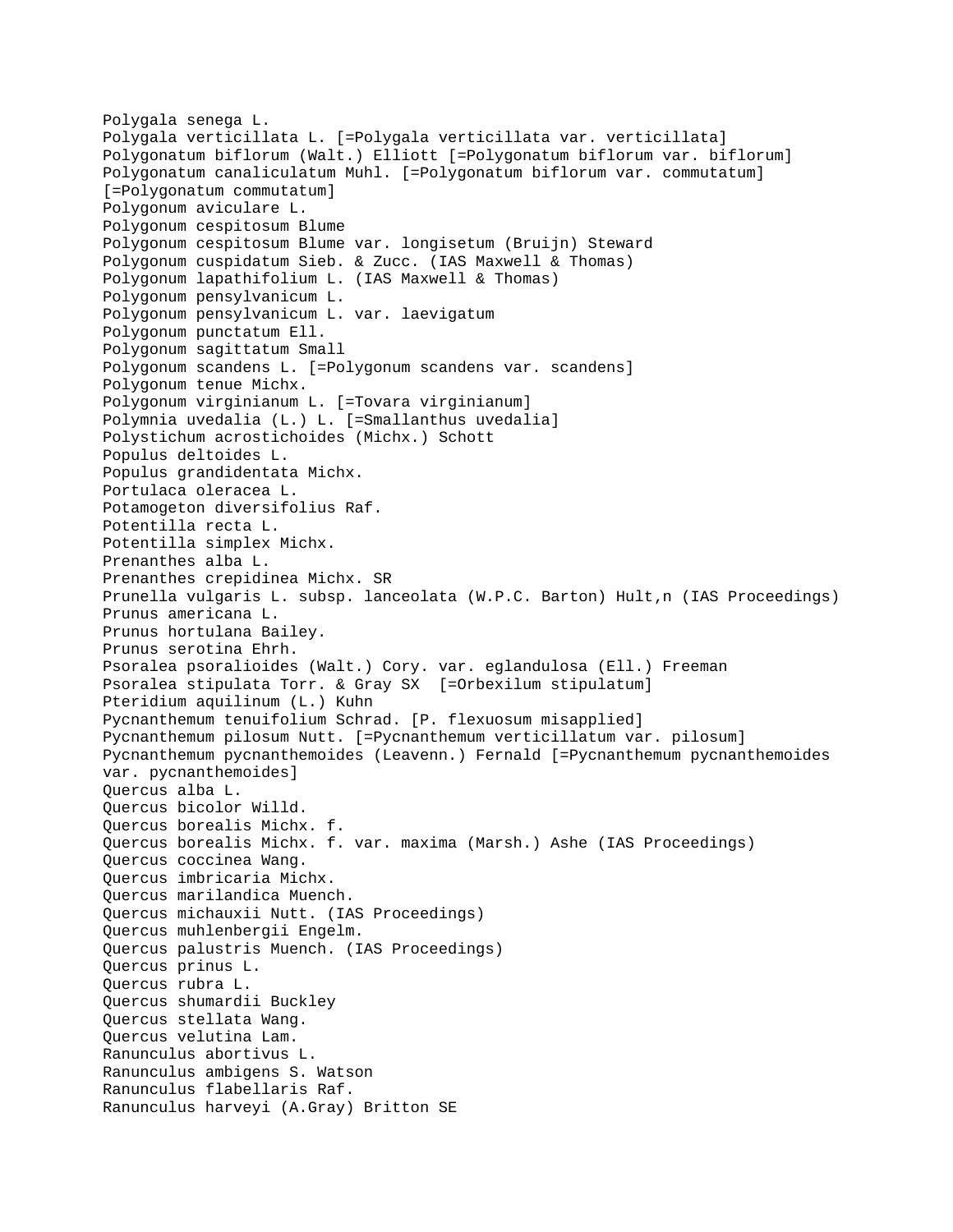```
Ranunculus longirostris Godr.
Ranunculus micranthus Nutt. ex Torr.& A.Gr
Ranunculus parviflorus L. [IAS Thomas & Maxwell 2009]
Ranunculus recurvatus Poir.
Ranunculus repens L. (IAS Maxwell & Thomas)
Ranunculus sceleratus L. (IAS Maxwell & Thomas)
Ratibida columnifera (Nutt.) Woot. & Standl. (IAS Maxwell & Thomas)
Ratibida pinnata (Vent.) Barnh.
Rhamnus caroliniana Walt.
Rhus copallina L.
Rhus glabra L.
Robinia hispida L. (IAS Proceedings)
Robinia pseudoacacia L.
Rorippa islandica (Oeder) Borbas.
Rorippa palustris (L.) Besser var. glabrata (Lunell) R. Stuckey
Rorippa sessiliflora (Nutt. ex Torr.&A.Gray) Hitchc
Rorippa sylvestris L.
Rosa carolina L. [=Rosa carolina var. carolina]
Rosa eglanteria L. [=Rosa rubignosa]
Rosa multiflora Thumb.
Rosa palustris L.
Rotala ramosior (L.) Koehne
Rubus allegheniensis Porter
Rubus argutus Link.
Rubus deamii Bailey SX [=Rubus enslenii] [=Rubus depavitus]
Rubus flagellaris Willd. [IAS Thomas & Maxwell 2009]
Rubus occidentalis L.
Rubus phoenicolasius Maxim. (IAS Maxwell & Thomas)
Rudbeckia hirta L. var. hirta [=Rudbeckia hirta]
Rudbeckia laciniata L. var.laciniata (IAS Maxwell & Thomas)
Rudbeckia triloba L. var. triloba [=Rudbeckia triloba]
Ruellia caroliniensis (J.F.Gmel.) Steud. [=Ruellia caroliniensis subsp. 
caroliniensis var. caroliniensis]
Ruellia caroliniensis (J.F.Gmel.) Steud. var. dentata (Nees) Fern. (IAS 
Proceedings)
Ruellia caroliniensis (J.F.Gmel.) Steud. var. nanella Fern. (IAS Proceedings)
Ruellia caroliniensis (J.F.Gmel.) Steud. var. semicalva Fern. (IAS Proceedings)
Ruellia humilis Nutt. var. frondosa Fern. (IAS Proceedings)
Ruellia humilis Nutt. var. typica (IAS Proceedings)
Rumex acetosella L.
Rumex crispus L.
Rumex patientia L. (IAS Proceedings)
Rumex verticillatus L.
Sabatia angularis (L.) Pursh
Sagina decumbens (Elliott) Torr. & A. Gray (IAS Maxwell & Thomas)
Sagittaria australis (J.G.Sm.) Small SR (IAS Maxwell & Thomas)
Salix babylonica L. (IAS Maxwell & Thomas)
Salix exigua Nutt (IAS Maxwell & Thomas)
Salix fragilis L.
Salix interior Rowlee
Salix nigra Marsh.
Salix sericea Marsh.
Salvia reflexa Hornem. [IAS Thomas & Maxwell 2009]
Salvia lyrata L.
Sambucus canadensis L.
Samolus parviflorus Raf. [=Samolus valerandii subsp. parviflorus]
Sanguinaria canadensis L.
```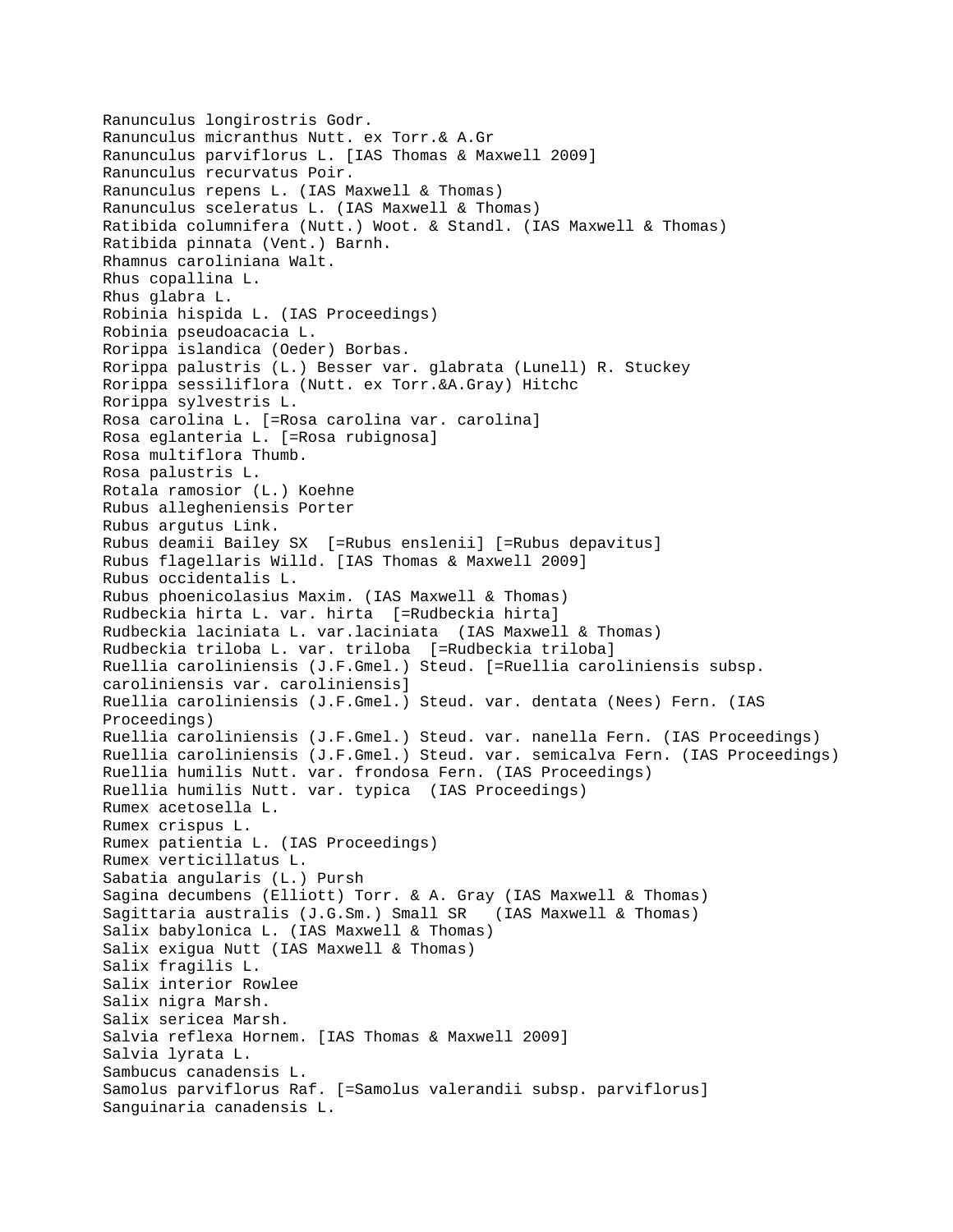Sanicula canadensis L. [=Sanicula canadensis var. canadensis] Sanicula gregaria Bickn. [=Sanicula odorata] Sanicula marilandica L. Saponaria officinalis L. Sassafras albidum Nutt. Saururus cernuus L. Saxifraga forbesii L. SE [=Saxifraga pensylvanica] Saxifraga pensylvanica L. SE [=Saxifraga forbesii] Schoenoplectus tabernaemontani (C.C. Gmel.) Palla. [IAS Thomas & Maxwell 2009] Scirpus atrovirens Willd. [=Scirpus atrovirens var. atrovirens] Scirpus georgianus Harper Scirpus lineatus Michx. Scirpus polyphyllus Vahl. Scleria triglomerata Michx. Scrophularia marilandica L. Scutellaria elliptica Muhl. [=Scutellaria elliptica var. elliptica] Scutellaria galericulata L. Scutellaria incana Biehler [=Scutellaria incana var. incana] Scutellaria lateriflora L. (IAS Maxwell & Thomas) Scutellaria nervosa Pursh. Scutellaria ovata Hill Scutellaria parvula Michx. var. australis Fassett SR Sedum ternatum Michx. Selaginella eclipes Buck (IAS Maxwell & Thomas) Senecio aureus L. Senecio glabellus Poir. [=Packera glabella] Senecio obovatus Muhl. [=Packera obovata] Senecio vulgaris L. [IAS Thomas & Maxwell 2009] Senna hebecarpa (Fernald) Irwin & Barneby [=Cassia hebecarpa] Senna marilandica (L.) Link [=Cassia marilandica] Senna occidentalis (L.) Link [=Cassia occidentalis] Setaria faberi Herrm. Setaria lutescens Weigel Sherardia arvensis L. [IAS Thomas & Maxwell 2009] Sicyos angulatus L. Sida spinosa L. Silene antirrhina L. Silene regia Sims ST (IAS Proceedings) Silene stellata (L.) W.T. Aiton Silene virginica L. Silphium asteriscus L. subsp. trifoliatum (Ell.) Weber&T.R. Fisher Silphium terebinthinaceum Jacq. var. terebinthinaceum Sisyrinchium albidum Raf. Sisyrinchium angustifolium Mill. [=Sisyrinchium graminoides] Smilax bona-nox L. WL Smilax glauca Walter [=Smilax glauca var. glauca] Smilax hispida Muhl. Smilax rotundifolia L. Solanum americanum Swink & Wilhelm Solanum carolinense L. [=Solanum carolinense var. carolinense] Solanum dulcamara L. [=Solanum dulcamara subsp. dulcamara] Solidago altissima L. [=Solidago canadensis var. scabra] Solidago bicolor L. Solidago caesia L. [=Solidago caesia var. caesia] Solidago canadensis L. var. scabra Torr. & A. Gray [=Solidago altissima] Solidago erecta Pursh. [=Solidago speciosa var. erecta] Solidago gigantea Aiton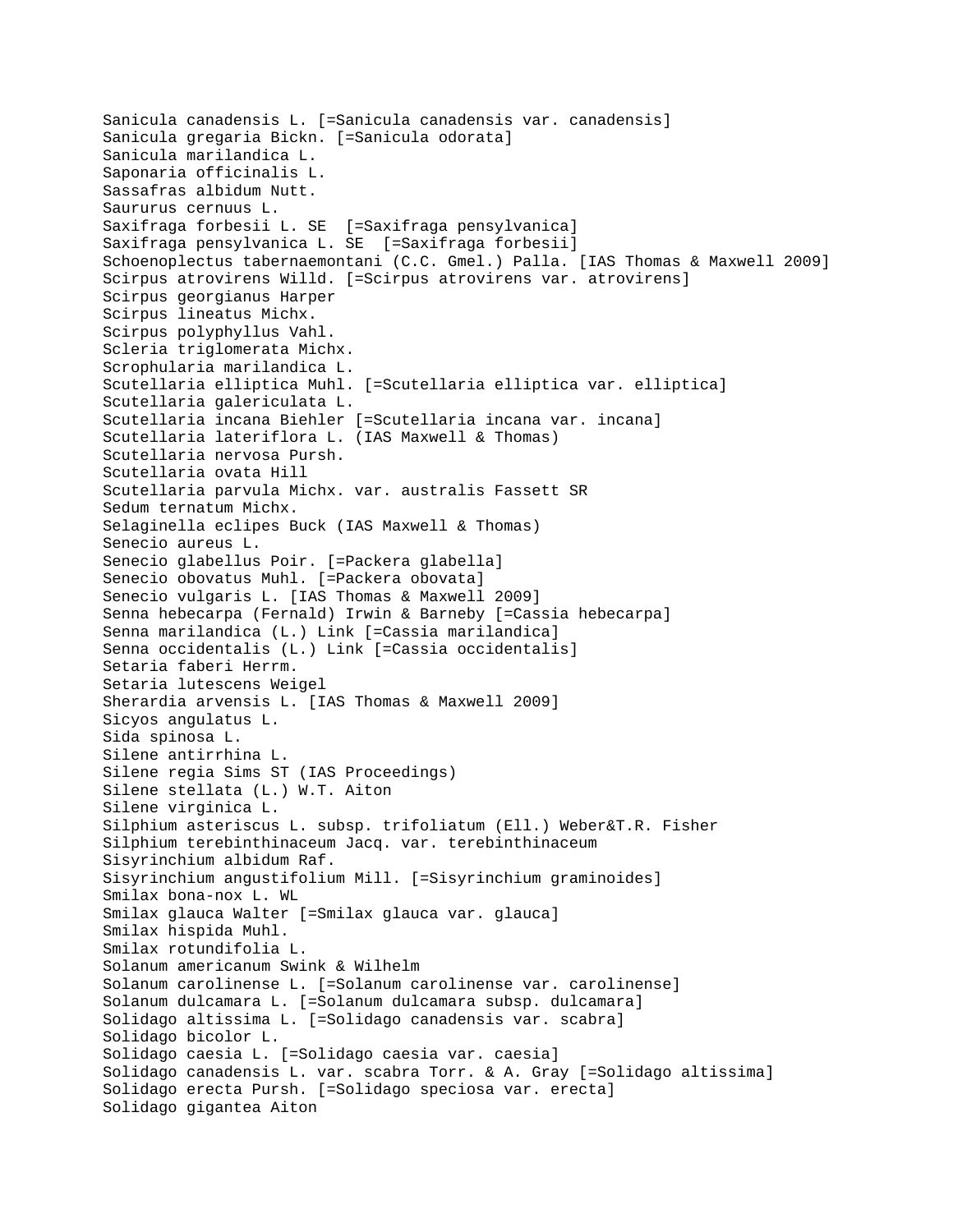Solidago gigantea Aiton var. serotina (Ait.) Cronq. Solidago graminifolia L. [=Euthamia graminifolia var. graminifolia] [=Euthamia graminifolia] [=Solidago graminifolia var. graminifolia] Solidago juncea Ait. [=Solidago juncea var. juncea] Solidago nemoralis Aiton var. nemoralis [=Solidago nemoralis] Solidago patula Muhl. var. patula Solidago rigida L. subsp. rigida Solidago sphacelata Raf. Solidago squarrosa Muhl. SE Sonchus asper (L.) Hill [=Sonchus asper subsp. asper] Sparganium eurycarpum Engelm. ex A. Gray Spartina pectinata Link. Specularia perfoliata L. [=Triodanis perfoliata] Spermacoce glabra Michx. (IAS Maxwell & Thomas) Sphenopholis nitida (Biehler) Scribn. Sphenopholis obtusata (Michx.) Scribn. Spiranthes cernua (L.) Rich. Spiranthes gracilis Bigel. [=Spiranthes lacera var. gracilis] Staphylea trifolia L. Stellaria media L. Stellaria pubera Michx. Strophostyles helvola (L.) Elliot Strophostyles leiosperma (Torr. & A. Gray) Piper ST (IAS Maxwell & Thomas) Strophostyles umbellata (Muhl. ex Willd.) Britton Stylophorum diphyllum (Michx.) Nutt. Stylosanthes biflora (L.) BSP Swertia caroliniensis (Walt.) Kuntze [=Frasera caroliniensis] Symphoricarpos orbiculatus Moench. Tephrosia virginiana (L.) Pers. Teucrium canadense L. var. canadense [=Teucrium canadense] Thalictrum dioicum L. Thalictrum thalictroides (L.)Eames & B.Boivin [=Anemonella thalictroides] Thaspium trifoliatum (L.) A. Gray Thelypteris hexagonoptera (Michx.) Weatherby [=Phegopteris hexagonoptera] [=Dryopteris hexagonoptera] Thelypteris noveboracensis (L.) Nieuwl. [IAS Thomas & Maxwell 2009] Thlaspi alliaceum L. (IAS Maxwell & Thomas) Thlaspi arvense L. Thlaspi perfoliatum L. Tilia americana L. Tilia heterophylla Vent. Tipularia discolor (Pursh) Nutt. Tomanthera auriculata SE [=Agalinis auriculata] [=Gerardia auriculata] Torilis arvensis (Huds.) Link (IAS Maxwell & Thomas) Toxicodendron radicans (L.) Kuntze [=Rhus radicans] [=Toxicodendron radicans subsp. radicans] Tradescantia subaspera Ker Gawl. var. subaspera [=Tradescantia subaspera] Tradescantia virginiana L. Tragopogon dubius Scop. (IAS Maxwell & Thomas) Tragopogon pratensis L. Trautvetteria caroliniensis (Walter) Vail SX Trifolium arvense L. Trifolium campestre Schreb. [=Trifolium procumbens] Trifolium dubium Sibth. Trifolium hybridum L. Trifolium pratense L. Trifolium procumbens L. [=Trifolium campestre]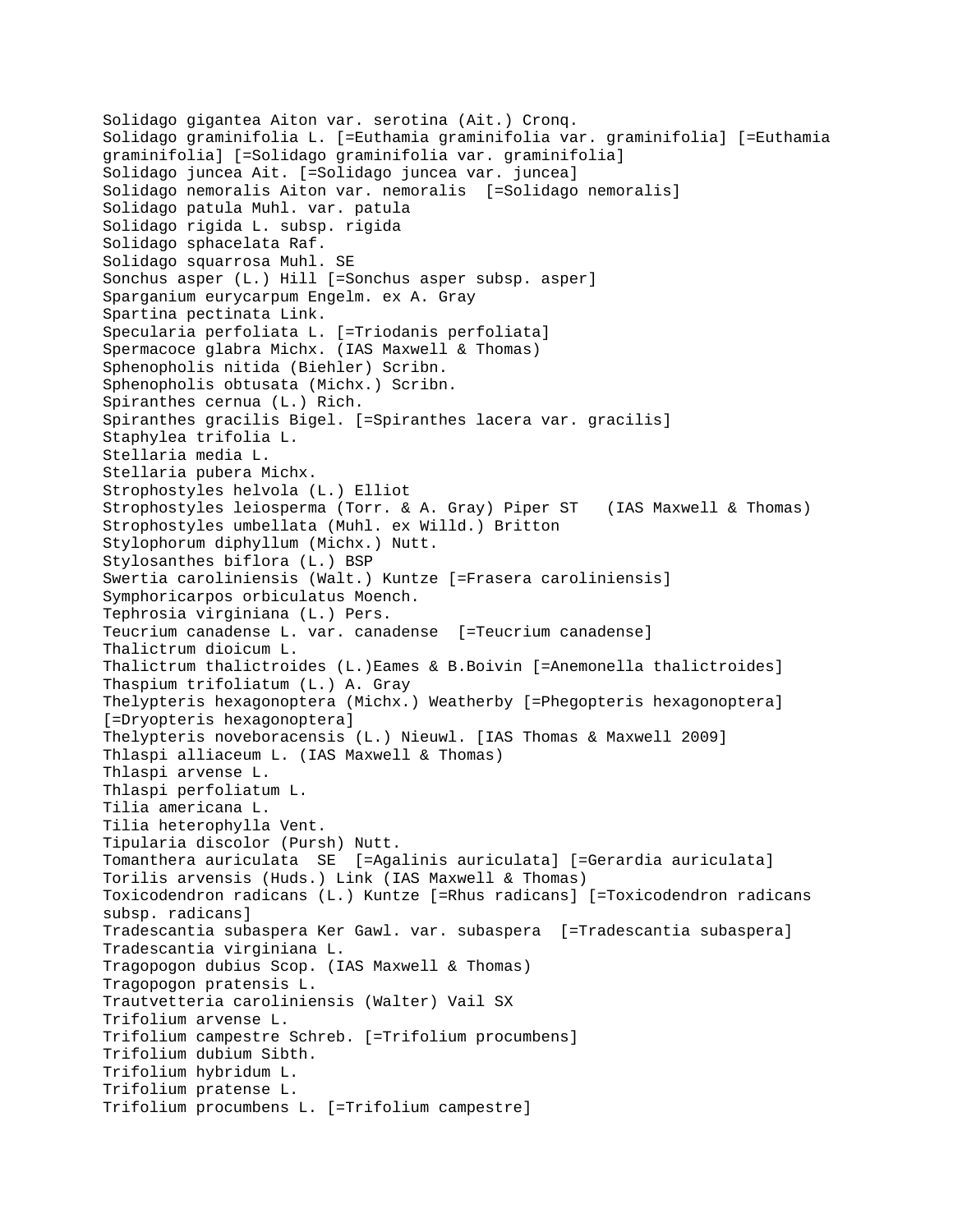Trifolium repens L. Trillium flexipes Raf. [=Trillium gleasoni] [=Trillium gleasoni f. walpolei] Trillium grandiflorum (Michx.) Salisb. Trillium nivale Riddell. Trillium recurvatum Beck. Trillium sessile L. Triodia flava (L.) Smyth. Triosteum angustifolium L. Typha angustifolia L. (IAS Maxwell & Thomas) Typha latifolia L. Ulmus alata Michx. Ulmus americana L. Ulmus pumila L. Ulmus rubra Muhl. Uniola latifolia Michx. Uvularia grandiflora Sm. Uvularia perfoliata L. SE Uvularia sessilifolia L. Vaccinium arboreum Marshall Vaccinium pallidum Ait. Vaccinium stamineum L. Vaccinium vacillans Torr. Valeriana pauciflora Michx. Valerianella locusta (L.) Betcke (IAS Maxwell & Thomas) Valerianella radiata (L.) Dufr. (IAS Maxwell & Thomas) Verbascum blattaria L. Verbascum thapsus L. Verbena hastata L. [=Verbena hastata var. hastata] Verbena stricta Vent. Verbena urticifolia L. [=Verbena urticifolia var. urticifolia] Verbesina alternifolia (L.) Britt ex Kearney [=Actinomeris alternifolia] Verbesina helianthoides Michx. Vernonia altissima Nutt. [=Vernonia gigantea subsp. gigantea] Vernonia fasciculata Michx. (IAS Proceedings) [=Vernonia fasciculata subsp. fasciculata] Vernonia fasciculata Michx. subsp. fasciculata [=Vernonia fasciculata] Vernonia gigantea (Walter) Trel. subsp. gigantea [=Vernonia altissima] Veronica anagallis-aquatica L. WL (IAS Maxwell & Thomas) Veronica arvensis L. Veronica hederaefolia L. (IAS Proceedings) Veronica peregrina L. subsp. peregrina [=Veronica peregrina] Veronica persica Poir. var.persica (IAS Maxwell & Thomas) Veronica polita Fr. Veronica serpyllifolia L. (IAS Maxwell & Thomas) Viburnum acerifolium L. Viburnum rufidulum Raf. Vicia caroliniana Walter Vicia villosa Roth. Vinca minor L. Viola canadensis L. [=Viola canadensis var. canadensis] Viola kitaibeliana auct. non J.A. Schultes var. rafinesquii (Greene) Fern. (IAS Proceedings) [=Viola rafinesquii] [=Viola bicolor] [=Viola kitaibeliana] Viola pedata L. Viola rafinesquii Greene [=Viola bicolor] [=Viola kitaibeliana] [=Viola kitaibeliana var. rafinesquii] Viola striata Aiton Viola triloba Schwen [=Viola palmata var. palmata] [=Viola triloba var. triloba]